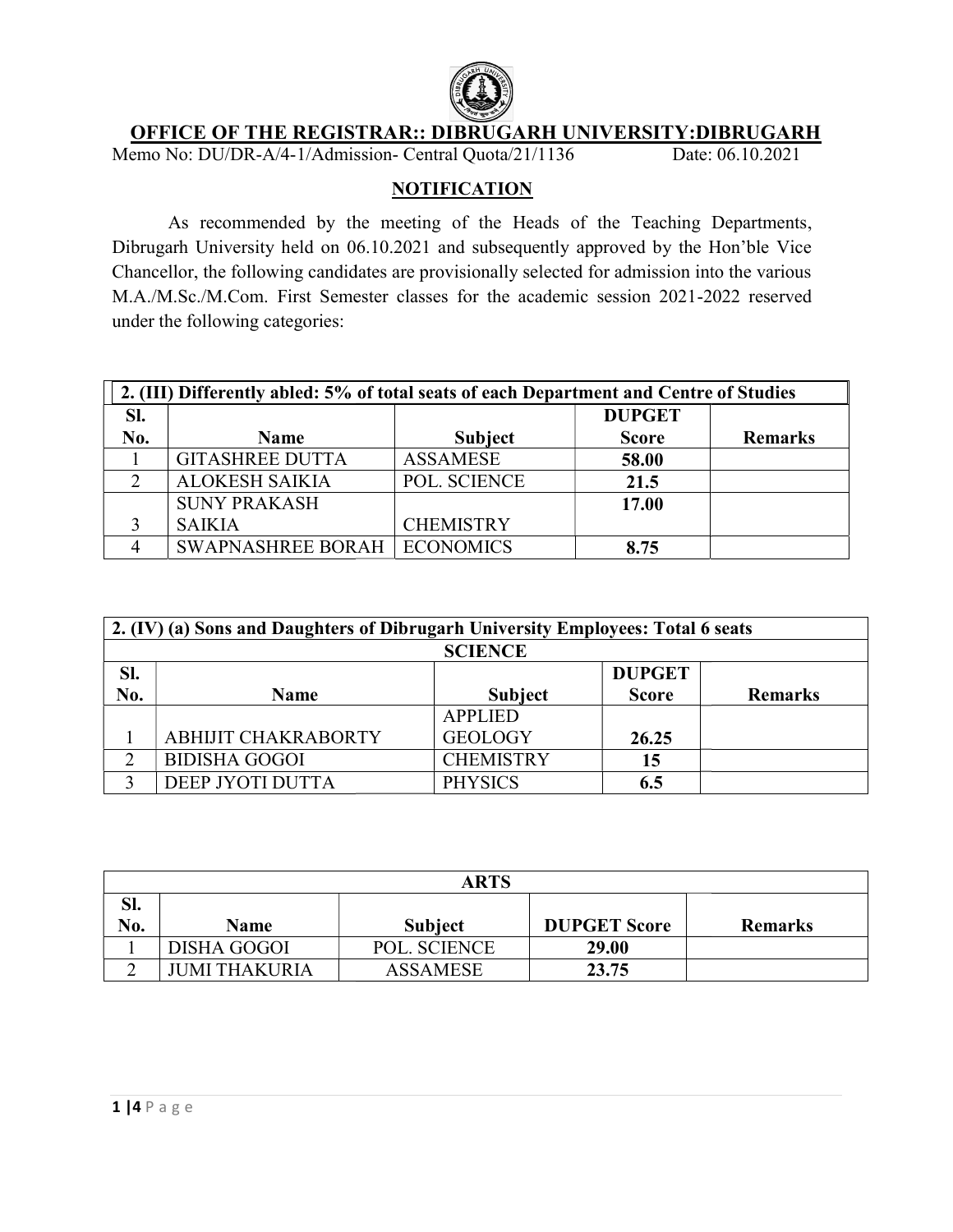|            | 2. (V) (A) Extra Curricular Activities: (A) Sports: A total of Seven Seats for all the Departments taken<br>together. |                  |                               |                |  |
|------------|-----------------------------------------------------------------------------------------------------------------------|------------------|-------------------------------|----------------|--|
| Sl.<br>No. | <b>Name</b>                                                                                                           | <b>Subject</b>   | <b>DUPGET</b><br><b>Score</b> | <b>Remarks</b> |  |
|            | <b>ABHILASH DUTTA</b>                                                                                                 | <b>SOCIOLOGY</b> | 17.5                          |                |  |
| 2          | <b>ABHISHEK DUTTA</b>                                                                                                 | <b>ECONOMICS</b> | 10.75                         |                |  |

| $\vert$ 2. (V) (B) Art/Culture: A total of two seats |  |  |  |
|------------------------------------------------------|--|--|--|
| No Eligible Candidates                               |  |  |  |

| $\perp$ 2. (V) © Literary: A total of two seats (Restricted to the M. A.<br><b>Programmes in English and Assamese)</b> |  |
|------------------------------------------------------------------------------------------------------------------------|--|
| No Eligible Candidates                                                                                                 |  |

|     | 2. $(V)$ (D) N.C.C.: Three seats |                        |               |                |
|-----|----------------------------------|------------------------|---------------|----------------|
| SI. |                                  |                        | <b>DUPGET</b> | <b>Remarks</b> |
| No. | <b>Name</b>                      | <b>Subject</b>         | <b>Score</b>  |                |
|     | <b>NABADEEP SARMA</b>            | <b>APPLIED GEOLOGY</b> | 44            |                |
|     | <b>JINAMOMI BORGOHAIN</b>        | <b>ASSAMESE</b>        | 37.75         |                |
|     | <b>BABITA BASUMATARY</b>         | POLITICAL SCIENCE      | 33.5          |                |

|     | 2. (V) $(E)$ N. S. S.: Three seats |                  |               |                |
|-----|------------------------------------|------------------|---------------|----------------|
| Sl. |                                    |                  | <b>DUPGET</b> | <b>Remarks</b> |
| No. | <b>Name</b>                        | <b>Subject</b>   | <b>Score</b>  |                |
|     | NAYANA SAIKIA                      | <b>ENGLISH</b>   | 14            |                |
|     | PRIYANUS HAZARIKA                  | <b>CHEMISTRY</b> | 10            |                |

2. (VI) Tea and Ex-tea Community: A total of five seats (two each in Arts and Science and one in Commerce) (Interchangeable if necessary)

|     | <b>ARTS</b>            |                  |               |                 |  |  |
|-----|------------------------|------------------|---------------|-----------------|--|--|
| Sl. |                        |                  | <b>DUPGET</b> | <b>Remarks</b>  |  |  |
| No. | <b>Name</b>            | <b>Subject</b>   | <b>Score</b>  |                 |  |  |
|     | LILABOTI BHUMIJ        | POL. SCIENCE     | 36.5          | <b>OBC/MOBC</b> |  |  |
|     | <b>BHABANI KONWAR</b>  | <b>EDUCATION</b> | 24.25         | <b>OBC/MOBC</b> |  |  |
|     | <b>BINITA KARMAKAR</b> | <b>EDUCATION</b> | 22.5          | Supernumerary   |  |  |
|     | RASHMIREKHA TANTI      | <b>SOCIOLOGY</b> | 15.5          | Supernumerary   |  |  |
|     | <b>SUKANYA KURMI</b>   | <b>ECONOMICS</b> | 15.5          | Supernumerary   |  |  |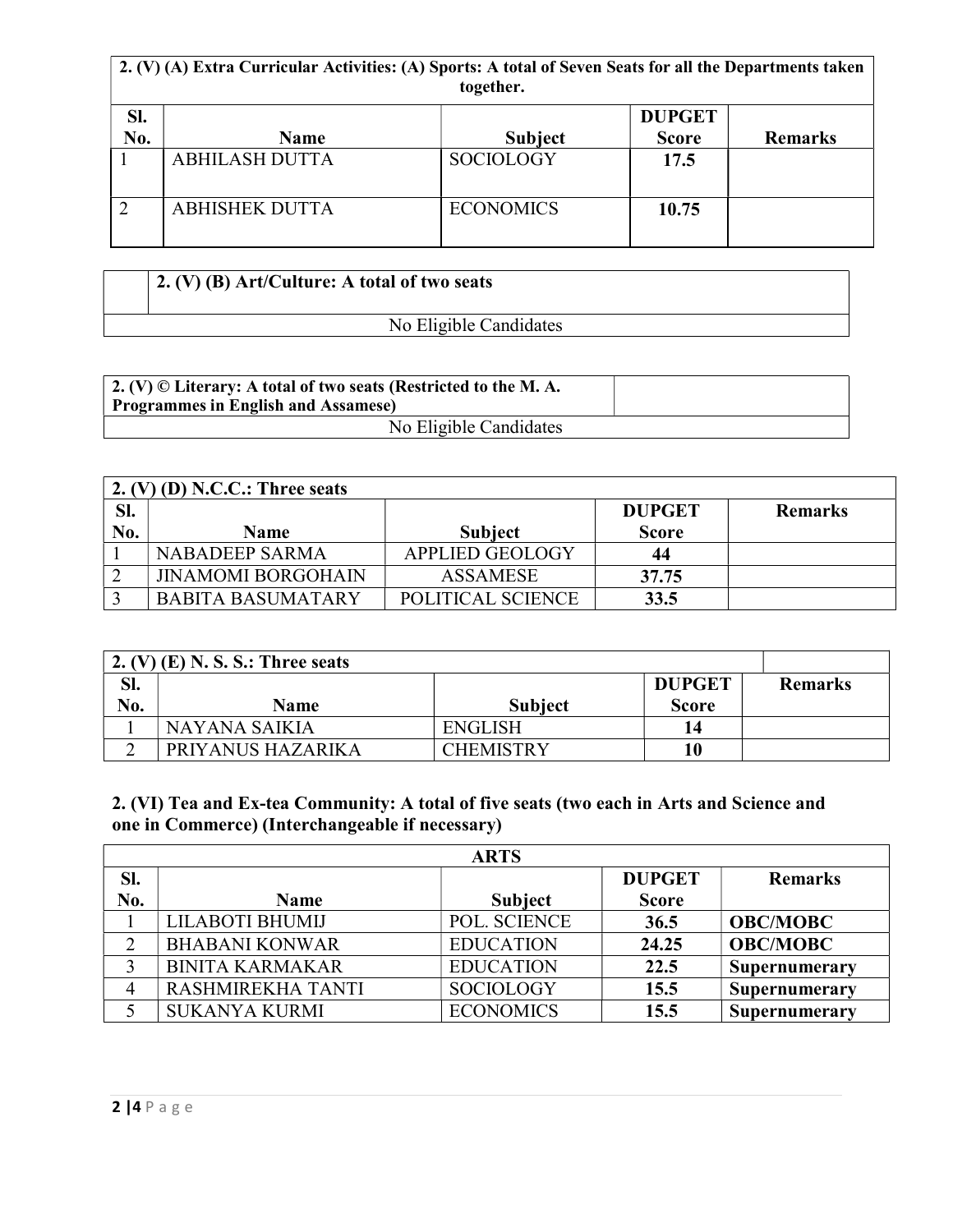#### 2. (VI) Tea and Ex-tea Community: A total of five seats (two each in Arts and Science and one in Commerce) (Interchangeable if necessary)

| <b>SCIENCE</b> |                          |                 |               |                 |
|----------------|--------------------------|-----------------|---------------|-----------------|
| SI.            | <b>Name</b>              | <b>Subject</b>  | <b>DUPGET</b> | <b>Remarks</b>  |
| <b>No.</b>     |                          |                 | <b>Score</b>  |                 |
|                | UMANG KHARIA             | APPLIED GEOLOGY | 37.25         | <b>OBC/MOBC</b> |
|                | <b>BHAGYASHREE KURMI</b> | ANTHROPOLOGY    | 33.75         | <b>OBC/MOBC</b> |

#### 2. (VI) Tea and Ex-tea Community: A total of five seats (two each in Arts and Science and one in Commerce) (Interchangeable if necessary)

| <b>COMMERCE</b> |             |                 |               |                 |  |
|-----------------|-------------|-----------------|---------------|-----------------|--|
| C1<br>ы.        |             |                 | <b>DUPGET</b> | <b>Remarks</b>  |  |
| No.             | <b>Name</b> | Subiect         | Score         |                 |  |
|                 | NEHA BARJO  | M.COM (FINANCE) | 27.50         | <b>OBC/MOBC</b> |  |

## 2. (VII). Local Gaon Panchayats: Five seats (two each in Arts and Science and one in Commerce). (Interchangeable if necessary)

|     | ARTS             |                  |               |                |  |  |
|-----|------------------|------------------|---------------|----------------|--|--|
| SI. |                  |                  | <b>DUPGET</b> | <b>Remarks</b> |  |  |
| No. | Name             | <b>Subject</b>   | <b>Score</b>  |                |  |  |
|     | MANJULA DAS      | POL. SCIENCE     | 28.5          |                |  |  |
|     | PALLABI RAJKHOWA | <b>SOCIOLOGY</b> | 14.5          |                |  |  |

### 2. (VII). Local Gaon Panchayats: Five seats (two each in Arts and Science and one in Commerce). (Interchangeable if necessary)

| <b>SCIENCE</b> |                    |                         |                     |                     |  |  |  |
|----------------|--------------------|-------------------------|---------------------|---------------------|--|--|--|
| Sl.            |                    |                         | <b>DUPGET Score</b> | <b>Remarks</b>      |  |  |  |
| No.            | <b>Name</b>        | <b>Subject</b>          |                     |                     |  |  |  |
|                | RAJASHREE DUARI    | LIFE SCIENCES (Botany)  | 28.5                |                     |  |  |  |
|                | *ATLANTA BHUYAN    | LIFE SCIENCES (Zoology) | 20                  | Anyone on the basis |  |  |  |
|                | *LISHANKU DAS      | LIFE SCIENCES (Zoology) | 20                  | of the B.Sc./HS     |  |  |  |
|                |                    |                         |                     | <b>Score</b>        |  |  |  |
|                | <b>BITU KONWAR</b> | <b>MATHEMATICS</b>      | 14.5                |                     |  |  |  |

| 2. (VIII) Moran Community: (Three Seats) As per DUPGET Score |                         |                  |               |                 |  |  |  |  |
|--------------------------------------------------------------|-------------------------|------------------|---------------|-----------------|--|--|--|--|
| Sl.                                                          |                         |                  | <b>DUPGET</b> | <b>Remarks</b>  |  |  |  |  |
| No.                                                          | <b>Name</b>             | <b>Subject</b>   | <b>Score</b>  |                 |  |  |  |  |
|                                                              | <b>MADHUMOINA MORAN</b> | <b>ASSAMESE</b>  | 44.75         | <b>OBC/MOBC</b> |  |  |  |  |
|                                                              | <b>RUNTUN MORAN</b>     | <b>ENGLISH</b>   | 28.25         | <b>OBC/MOBC</b> |  |  |  |  |
|                                                              | <b>TRISHNA BORUAH</b>   | <b>EDUCATION</b> | 27.5          | <b>OBC/MOBC</b> |  |  |  |  |

|     | 2. (VIII) Matak Community: (Two Seats) As per DUPGET Score |                 |               |                 |
|-----|------------------------------------------------------------|-----------------|---------------|-----------------|
| Sl. |                                                            |                 | <b>DUPGET</b> | <b>Remarks</b>  |
| No. | Name                                                       | <b>Subject</b>  | <b>Score</b>  |                 |
|     | LABDHA PRATIM DAS                                          | <b>ASSAMESE</b> | 43.75         | <b>OBC/MOBC</b> |
|     | TONMOY CHETIA                                              | <b>ENGLISH</b>  | 33.75         | <b>OBC/MOBC</b> |

3 |4 P a g e